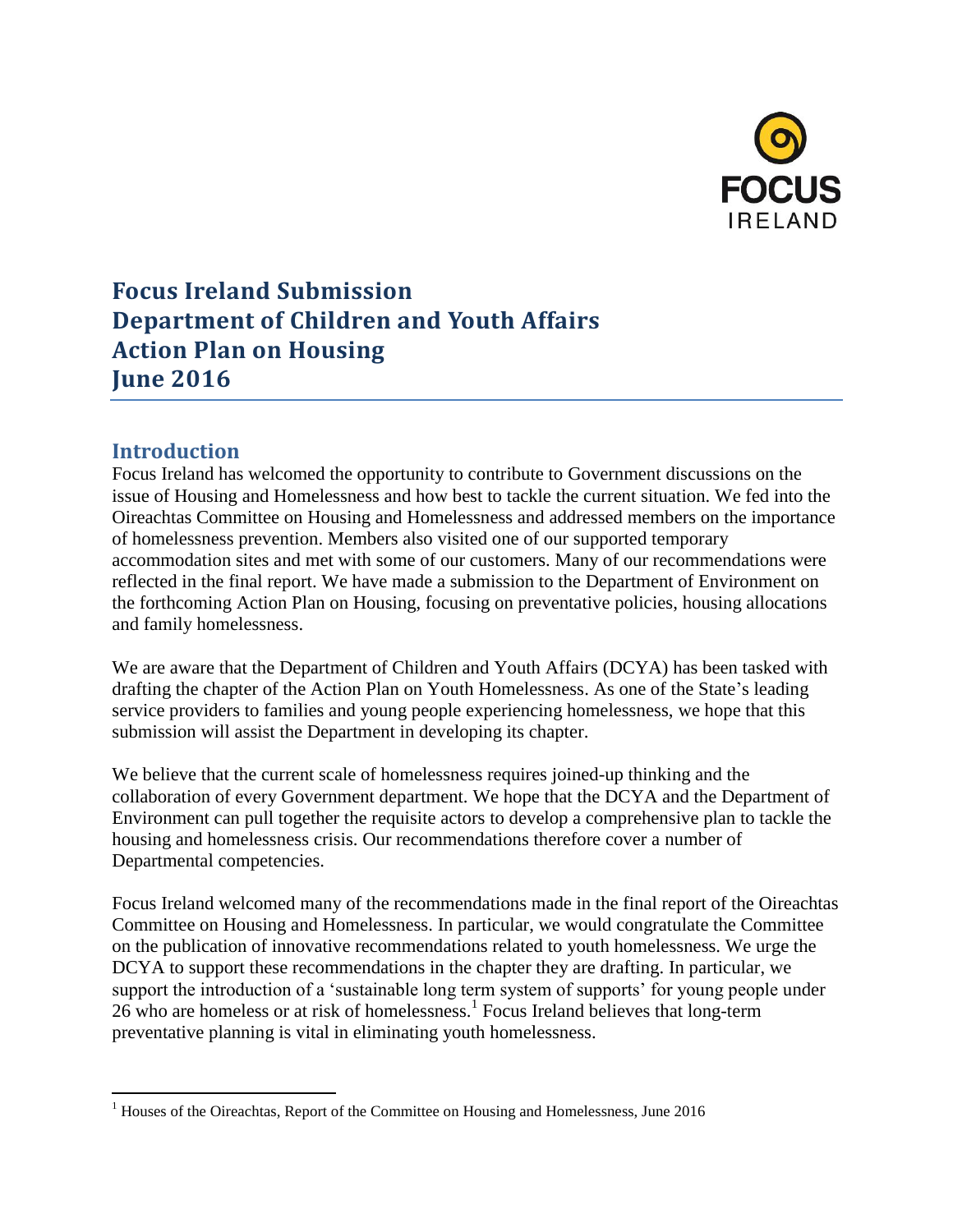For the purposes of this submission we are considering three separate cohorts of children and youth at risk. The first are children and young people who are experiencing homelessness with their families. The second are children under 18 who are experiencing homelessness alone. The third are young people leaving care. Our submission will follow these headings and will begin with recommendations which we believe would help tackle youth homelessness more broadly.

# **General**

# **Housing Supply**

While targeted services are necessary to support children and young people experiencing homelessness, stable accommodation is critical. This must be reflected in the chapter of the Action Plan concerning youth homelessness.

Focus Ireland operates Housing First for Youth programmes in a number of regions across the country. These services are a variant on the traditional Housing First model which take into account the needs of young people, particularly in relation to the types of housing offered and the level of support provided. Housing First for Youth operates on the premise of no preconditions for a tenancy and wrap-around supports once the young person is housed. The latter are vital in ensuring tenancy sustainment and require collaboration from other statutory and nongovernmental service providers. Our current services in Cork and Waterford and our partnership services in Limerick, Clare and North Tipperary which involve Tusla, local authorities and HSE Social Inclusion, are demonstrating positive outcomes. The 'Alliance' approach in the latter services is proving very successful and our partners are reporting a reduction in young people accessing homeless services. One of the main barriers to the full success of these projects is the lack of access to affordable housing. It is hoped that this issue will be further addressed in the Action Plan. We are in the process of formally evaluating our Housing First for Youth services.

### *The DCYA should include a provision acknowledging Housing First for Youth as a positive development in the Irish context and urging its expansion.*

In order for Housing First for Youth and other initiatives to be successful, we need access to housing. The Committee recommended that the State's social housing stock be increased by 50,000 units and we would welcome such a commitment by the Department of Environment. In our submission to the Minister for Housing we have advocated for the reinstatement of the 50% allocation rule for homeless and other vulnerable households. This will help ensure that families and individuals experiencing homelessness can move into stable accommodation as quickly as possible.

In addition to this allocation, a number of units must be ring-fenced for young people experiencing homelessness. Research has shown that young people who experience a period of homelessness can be trapped in a repeated cycle of entries into emergency accommodation.<sup>2</sup> While some young people experiencing homelessness will wish to access the private rented sector, and should be supported to do so, others will require social housing and more sustained supports. Given the impact that even short periods of time spent homelessness can have on

 $\overline{a}$  $2^{\circ}$  Mayock & Corr, 2013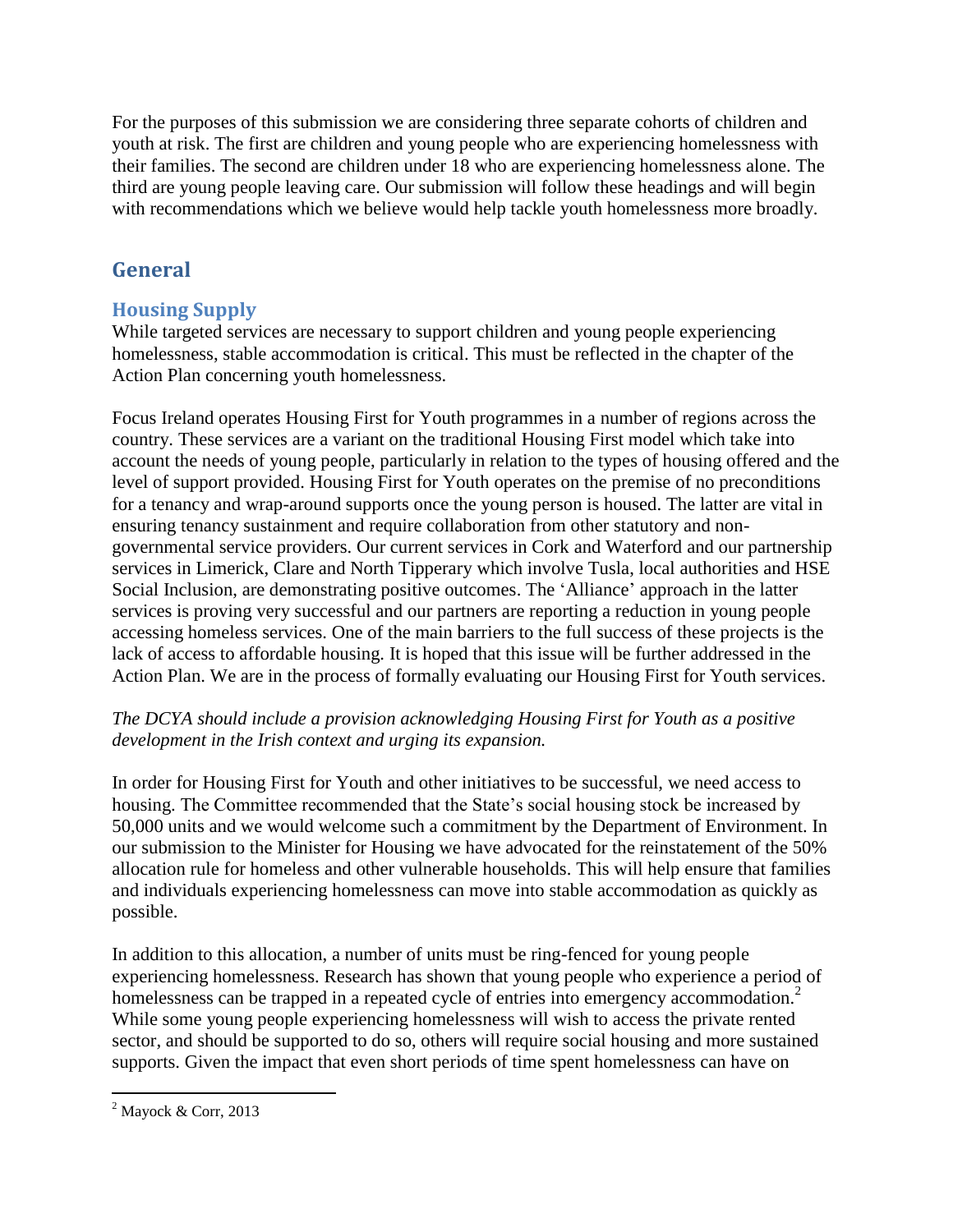young people, it is vital that DCYA recommend a ring-fencing of social housing. More details can be found below.

*The DCYA should acknowledge that the provision of housing is key to tackling child and youth homelessness. Housing types must be varied and must include supportive youth housing models.* 

### **Domestic Violence Services**

The DCYA is the department responsible for domestic, sexual and gender-based violence services which were previously delivered by the HSE. A recent Focus Ireland survey of 70 families experiencing homelessness found that 11 reported domestic violence as being the main cause, with a further 5 reporting that domestic violence had negatively impacted on their housing stability in the past.<sup>3</sup> Domestic violence refuges report being at capacity and having to turn away hundreds of women and children as a result of the housing crisis.<sup>4</sup>

*The DCYA should call for a review of domestic violence services to ensure that sufficient refuge accommodation is available to those who require it.*

The numbers of individuals and families residing in domestic violence refuges are not included in the official homelessness figures released by the Department of the Environment. The European Typology of Homelessness and Housing Exclusion (ETHOS) specifically includes individuals living in insecure housing due to domestic violence. These individuals and families must not be overlooked in policies which tackle homelessness.

*The DCYA should ensure that families residing in domestic violence refuges are classified as homeless and counted in official figures.* 

#### **Family supports**

Focus Ireland recognises that communication with family members or other supportive adults, while often overlooked, can be a vital support for young people even if they have left the family home due to conflict. While returning to that accommodation may not always be possible or even safe, there may still be individuals within the family who could provide an important point of support for a young person. Service providers must acknowledge the strong bond which can remain despite conflict, and should support young people and families to safely explore communication. Focus Ireland has recently piloted a Family Mediation service in conjunction with Tusla. We hope that demonstrating positive outcomes from this preventative service will allow its wider expansion.

## **Youth Homelessness**

 $\overline{a}$ 

The most recent figures released from the Department of Environment show that in May 2016, 646 young people between the ages of 18 and 24 were experiencing homelessness in the State. This figure likely fails to reflect the reality of youth homelessness, with many young people reporting staying with friends and family in unsuitable accommodation. When we advocate on

<sup>&</sup>lt;sup>3</sup> <http://www.focusireland.ie/wp-content/uploads/2016/04/Insight-4-2016.pdf>

<sup>&</sup>lt;sup>4</sup> [http://www.irishtimes.com/news/social-affairs/galway-refuge-turned-away-700-women-children-in-2015-](http://www.irishtimes.com/news/social-affairs/galway-refuge-turned-away-700-women-children-in-2015-1.2565180) [1.2565180](http://www.irishtimes.com/news/social-affairs/galway-refuge-turned-away-700-women-children-in-2015-1.2565180)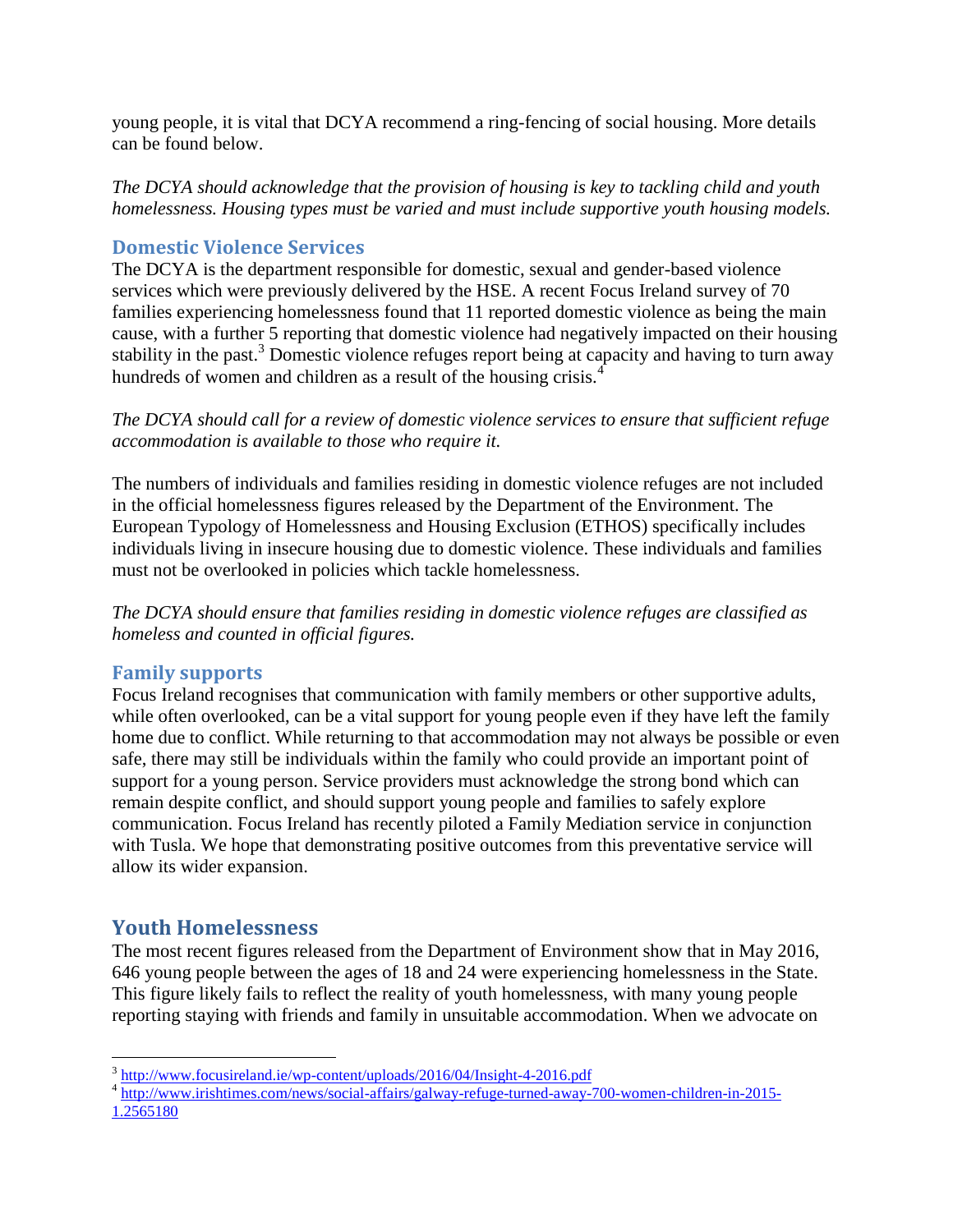behalf of young people experiencing homelessness we are referring to both young people who have left the care system and young people who do not qualify for aftercare supports but are experiencing homeless separate from family.

#### **Care Leavers**

There is a well-documented link between young people leaving care and subsequent experiences of homelessness.<sup>5</sup> Focus Ireland is working with over 180 young care-leavers and supporting them to make the transition into independent living. State care ends when a young person turns 18 and while an intensive planning stage is meant to precede this, many care-leavers are effectively thrown into independence. Coupled with the recommendation around housing above, below are some of the ways in which the Department of the Environment and the DCYA should effectively support young people leaving care.

#### *Housing supports*

It has been estimated that 1 in 3 young people leaving State Care will experience homelessness.<sup>6</sup> Some of the young people currently experiencing homelessness would be happy to access housing in the private rented sector, if such housing was available. It is hoped that commitments to increase supply coupled with an increase in rent supplement rates will help a considerable number of these young people.

The Child and Family Agency estimates that between 400 and 500 young people reach the age of 18 and leave the care of the State each year. While the Child Care (Amendment) Act 2015 provides for statutory aftercare planning for young people leaving care, we believe that this commitment would be all the more effective if the young people being supported knew that they were guaranteed secure and stable accommodation. The numbers of young people who are leaving care each year and who require social housing are comparatively small, but the preventative impacts of such a policy would be considerable. The Committee made a similar recommendation in their final report.

*The DCYA should include a provision that, dependent on figures from Tusla, a specific number of social housing units be ring-fenced for young people leaving care each year*.

#### *Aftercare Services*

The Child Care (Amendment) Act 2015 provides a statutory right to an aftercare plan for young people leaving care. However, in order to qualify for such a plan, young people must have been in the care of the State for a period not less than 12 months since the age of 13 years.<sup>7</sup> A number of young people enter the care of the State (under Section 5 of the Child Care Act 1991) at the age of 17. These young people would be unable to accrue the 12 months necessary, although they may require aftercare support.

*The DCYA should acknowledge that under a rights-based approach to service provision, every young person who requires aftercare support should be able to access it. We hope that this it reflected in the implementation of the Child Care (Amendment) Act.* 

 $\overline{a}$ 

<sup>5</sup> Johnson & Mendes, 2014 and Stein, 2006

<sup>6</sup> Left Out Alone

<sup>&</sup>lt;sup>7</sup> <http://www.irishstatutebook.ie/eli/2015/act/45/enacted/en/print>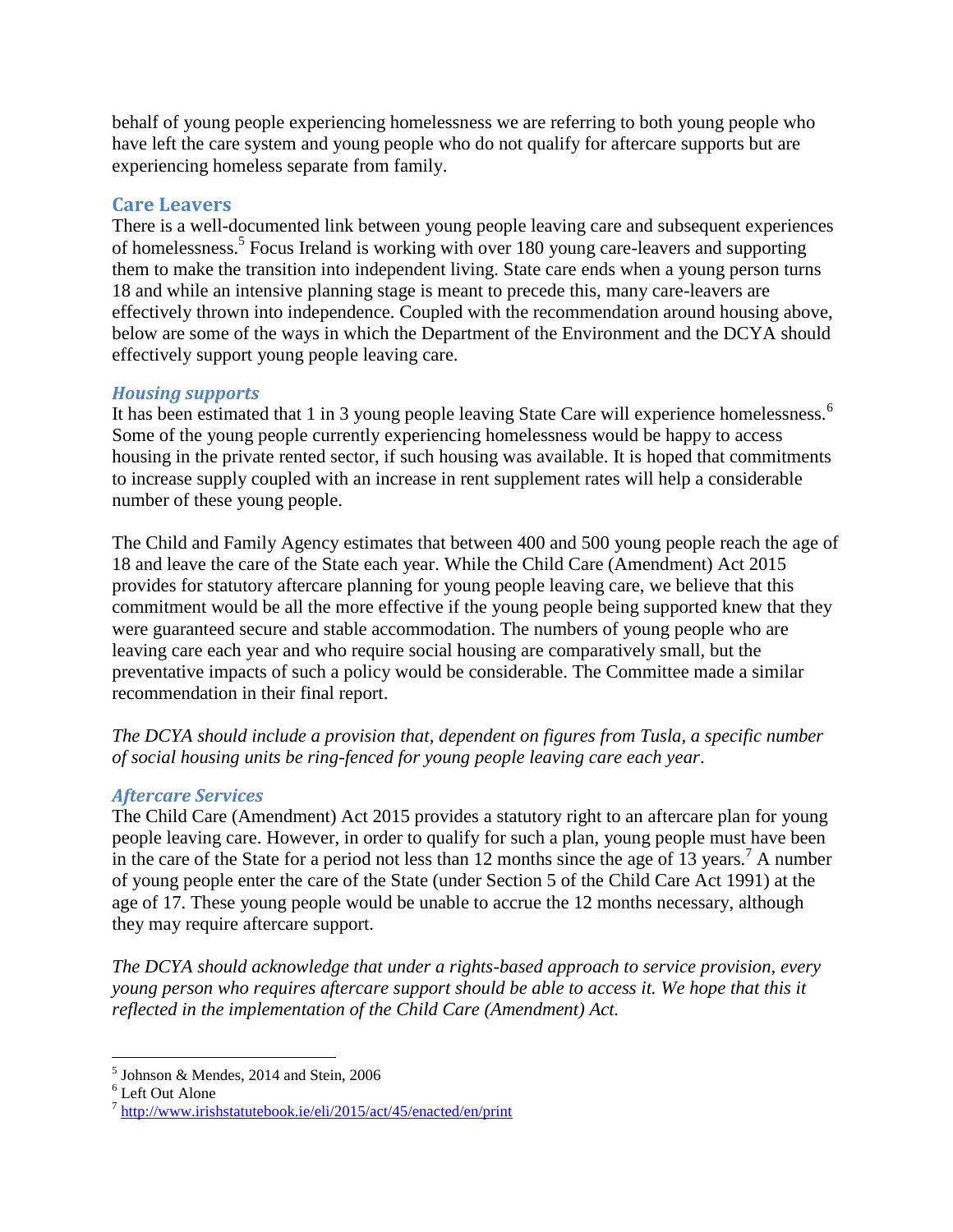While it is hoped that the above Act will enable more young people to benefit from aftercare services, this commitment must be coupled with sufficient numbers of aftercare workers. Delays in the allocation of aftercare workers can understandably have a detrimental impact on the young people concerned. The Child and Family Agency should be in a position to advise on the number of young people who will turn 18 each year.

*The DCYA should include a provision that a review be undertaken to determine how many aftercare workers will be required in the coming years in order to provide equitable service provision to all care leavers.* 

### **Non-Care Leavers**

While a considerable number of young people aged 18-24 experiencing homelessness in the State have experience in State Care, others do not. Young people experiencing homelessness who do not have aftercare support can often find themselves trapped in emergency or unstable accommodation. In part, this is due to constriction in the market and a general lack of affordable housing. While commitments made in the Programme for Partnership Government should help to alleviate some of this pressure, additional support must be provided to young people who have experienced homelessness. This should encompass tenancy sustainment support and support in accessing employment and training.

### *Social Welfare Rates*

Since 2009, young people in receipt of jobseeker's allowance have been subjected to a much lower rate than adult claimants. Those aged 18-24 receive  $\epsilon$ 100 each week, compared to  $\epsilon$ 144 for those aged 25 and  $\epsilon$ 188 for those aged 26 and over.

While the rationale for this reduced rate is arguably to deter young people from remaining reliant on welfare supports, for young people at risk of or experiencing homelessness such a low payment only serves to trap them in unstable and insecure accommodation with myriad untold consequences. The Minimum Essential Budget Standards Research Centre advise that for a single adult of working age the core minimum weekly expenditure budget, *excluding housing*, is over €240.<sup>8</sup> The current rate of jobseeker's allowance for young people is seriously inadequate, although even the increased rate would not meet MESL recommendations.

*The DCYA should call for the introduction of a mechanism to enable young people experiencing homelessness to receive an increased rate of payment.* 

# **Family Homelessness**

All available evidence demonstrates that the majority of families accessing homeless services had their last secure home in the private rented sector. As such, increasing supply and ensuring that families can access the market is vital. However, while we await the completion of much needed housing children and their families are spending months, if not years, residing in emergency accommodation. Family homelessness was an issue which Focus Ireland placed

8

http://www.budgeting.je/images/stories/Publications/MESL\_Update\_Paper/VPSJ\_2016\_MESL\_2016\_Update\_Repo [rt\\_\\_Appendix.pdf](http://www.budgeting.ie/images/stories/Publications/MESL_Update_Paper/VPSJ_2016_MESL_2016_Update_Report__Appendix.pdf)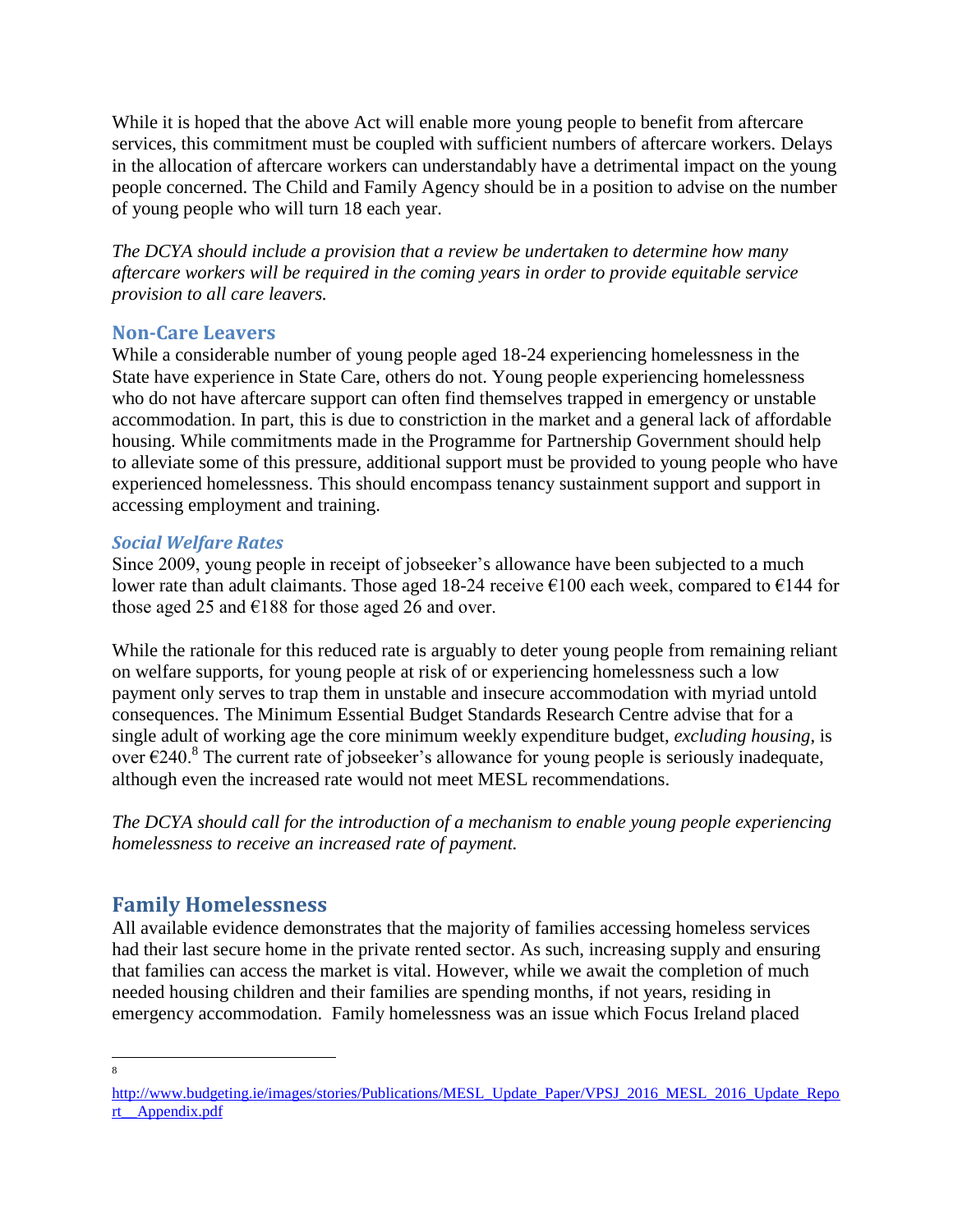significant emphasis on in 2011. Following intensive support work, there were no families in long term homelessness by 2013. This problem has reappeared in recent years and continued resources must be put into tackling it. The following are ways in which the DCYA and other Departments can support children and young people experiencing homelessness with their families.

# **Support for Children in Emergency Accommodation**

The Focus Ireland Family HAT (Homeless Action Team) supports children and families while they are residing in emergency accommodation and as they move into secure accommodation. Below are some of the additional supports which would assist children during their time in homeless services:

- An increased number of child support workers, so that each child who would benefit from this support can access it.
- Transport should be provided where necessary to ensure that children can continue to attend their school of choice.
- Provisions must be made so that children and families can access healthy and nutritious food and cooking facilities.
- Provisions should be made to ensure that families can access the Early Childhood Care and Education Scheme. Focus Ireland is currently examining whether families residing in emergency and unstable accommodation are precluded because of their situation.

*The DCYA should include the above provisions, as well as the recommendations made by the Oireachtas Committee on Housing and Homelessness.* 

## **Educational Welfare Services**

Given that Educational Welfare Services (EWS) sit within the remit of the Child and Family Agency, and therefore DCYA, we believe that this is a particularly pertinent issue which needs to be addressed in the Action Plan. International research has shown a strong correlation between homelessness and a withdrawal from education.<sup>9</sup> Given the recognised importance of education, it is vital that children residing in emergency accommodation are supported to attend school regularly and perform to the best of their ability. School principals are required to notify EWS if children are absent for more than 20 days in a school year.<sup>10</sup> Should this occur as a result of housing instability or homelessness, EWS should work collaboratively with parents to support increased attendance.

Educational welfare supports are particularly important for children residing in emergency accommodation who are not attending DEIS designated schools. Research conducted by Focus Ireland found that 45% of children experiencing homelessness were not attending DEIS schools. $11$ 

*The DCYA should include provisions to extend Educational Welfare Services to specifically support children residing in emergency accommodation.*

 $\overline{a}$ <sup>9</sup> Youth Homelessness in the UK, Rowntree Foundation, 2008

<sup>&</sup>lt;sup>10</sup> Education Welfare Act 2000

<sup>11</sup> <http://www.focusireland.ie/wp-content/uploads/2016/04/Insight-3-2016.pdf>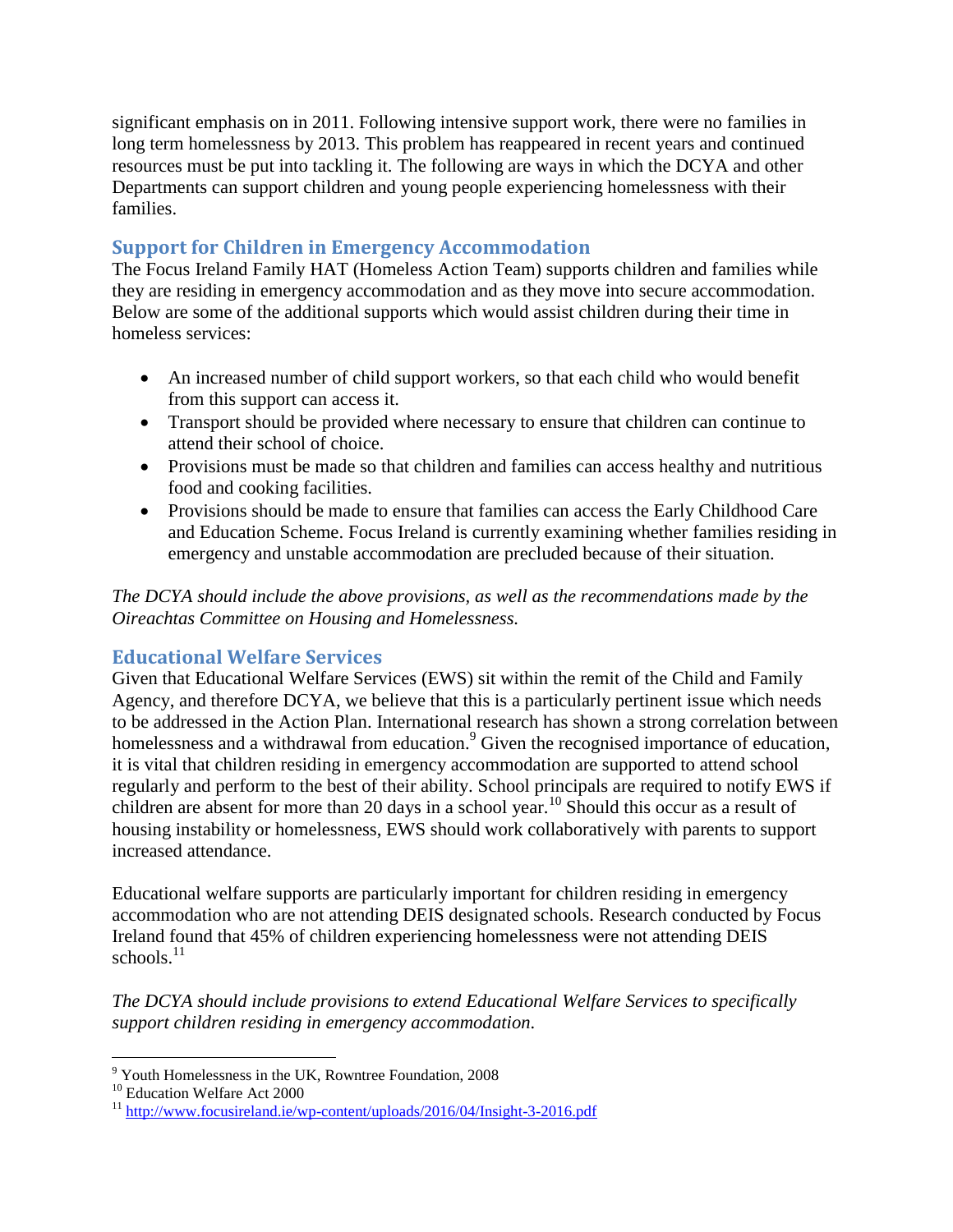The above recommendations are primarily concerned with supporting children and youth people during a period in homeless services. It is hoped that the current levels of family homelessness will be drastically reduced in the near future, thanks to Government and sectoral interventions. This would enable us to move beyond a crisis response. Early intervention programs aimed at keeping children and young people at home, in school and linked to their community are vital. One such programme is The Geelong Project, which is an Australian initiative that we shortly be piloted in Canada.<sup>12</sup> The project uses a 'student needs survey', administered to all students, to identify those at risk of homelessness and offer them targeted support. Focus Ireland believes that a similar pilot project in Ireland could enable targeted 'upstream' prevention work.

*The DCYA should examine the possibility of investing in a pilot prevention project based in schools.* 

# **Children Experiencing Homelessness Alone**

The Youth Homelessness Strategy (2000) aimed to reduce and 'if possible eliminate' youth homelessness. It is certainly true that the phenomenon of children under the age of 18 sleeping rough has largely ceased. Demand for emergency hostel places for children has also decreased substantially. While the numbers are decreasing, a significant number of children continue to access Tusla's Crisis Intervention Service. In 2014, CIS (which operates in Dublin and a number of other counties) provided accommodation for 174 referrals. The children accessing CIS supports are often the most vulnerable.

#### **Social Worker Supports**

Focus Ireland operates a residential care centre in conjunction with the Crisis Intervention Service. Grange Lodge provides accommodation for up to 6 children under the age of 18, and placements typically last between six and nine months. Focus Ireland hopes to increase the preventative mandate of this service in the near future. Some of the children accommodated in the service move into long term care placements while others enter at the age of 16 or 17 and subsequently 'age out' of the system. Focus Ireland meets the majority of the young people who aged out of this youth service in adult homeless services. For children who are formally taken into the care of the State, many have to wait for a social worker to be allocated as they proceed through a crucial period of stress and potential trauma. Recent figures released by Tusla show that some 5,579 open cases are awaiting the allocation of a social worker.<sup>13</sup>

*The DCYA should include a provision increasing the number of social workers employed to ensure that children have immediate access to a social worker when they need it.*

# **Conclusion**

 $\overline{a}$ 

As stated above, ending youth and family homelessness requires joined-up thinking and innovative approaches. We believe that all the recommendations outlined above are vitally important. However, we would highlight the following as being the most pressing and deserving

<sup>&</sup>lt;sup>12</sup> <http://www.thegeelongproject.com.au/early-intervention/>

<sup>&</sup>lt;sup>13</sup> http://www.tusla.ie/uploads/content/Monthly\_Performance\_Activity\_Dashboard\_Mar\_2016\_Final.pdf